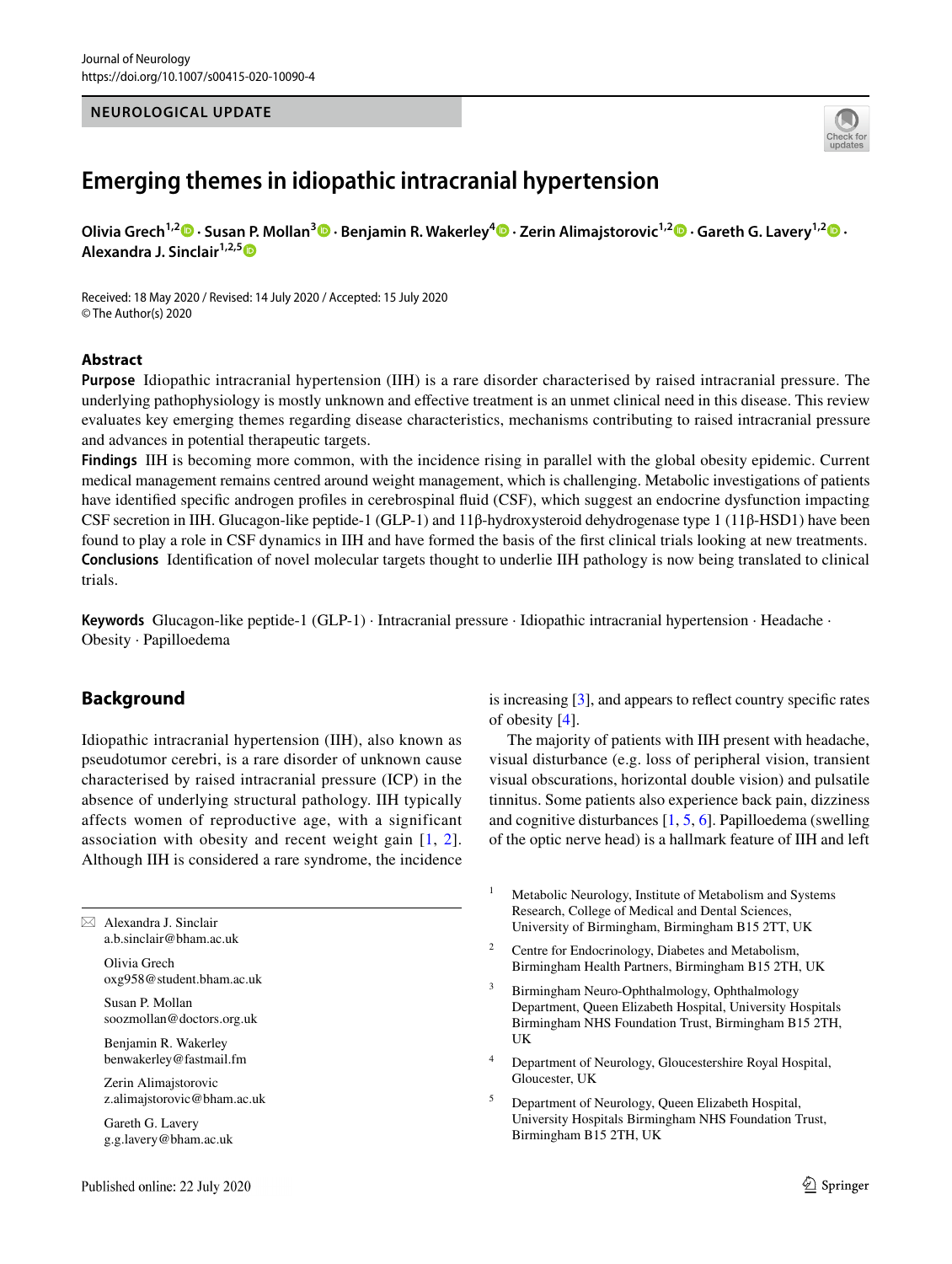untreated could lead to optic atrophy and permanent visual loss [\[7](#page-6-2)]. Rarely, patients present with papilloedema in the absence of any other symptoms. Preserving the vision is a key priority in the management of IIH. Commonly, patients with IIH develop chronic headaches, which significantly reduce quality of life and are typically difficult to treat  $[8, 9]$  $[8, 9]$  $[8, 9]$  $[8, 9]$ .

In 2018, the frst consensus guidelines for the investigation and management of IIH in adults was established [[2\]](#page-5-1). It outlines diagnostic principles and key management strategies, namely to treat underlying disease accomplished by weight loss, preserve vision via emergency surgery (when required) and minimise headache morbidity.

The exact pathology underlying IIH remains unknown. Improved treatment options are an unmet clinical need in this disease area [[10\]](#page-6-5). Recent mechanistic studies have identifed therapeutic targets such as glucagon-like peptide-1 (GLP-1) [[11\]](#page-6-6) and 11 $\beta$ -hydroxysteroid dehydrogenase type 1 (11β-HSD1), which have formed the basis of IIH randomised clinical trials [[12](#page-6-7)[–14](#page-6-8)]. The aim of this review is to inform the reader of emerging issues and present new key highlights in the therapeutic development for IIH.

## **Epidemiology**

IIH is considered a rare condition. Previously, the incidence within the general population was believed to be between 0.5 and 2 per 100,000 [[15–](#page-6-9)[19](#page-6-10)]. Recent evaluations in the UK, including the largest cohort study to date, reported a 108% increase from 2.26 to 4.69 per 100,000 between 2002 and 2016 [\[3](#page-5-2)]. Another large case controlled cohort study found the incidence of IIH in females had tripled from 2.5 to 9.3 per 100,000 between 2005 and 2017 [[20\]](#page-6-11). Secondary to the rising incidence of IIH is the health care cost of the disorder: annual hospital costs in England rose from £9.2 million to £49.9 millon between 2002 and 2014 and was predicted to rise to £462.7 million by 2030 [[3](#page-5-2)]. In 2007 in the US, IIH patients had exceptionally high admission rates of 38% of all those coded with IIH for that year, with costs exceeding \$444 million. This estimate also included lost work income [\[21\]](#page-6-12). Repeat hospital admissions may reflect that IIH is a disease of social deprivation [[20\]](#page-6-11), but also highlights the inefectiveness of IIH treatment for decades.

Obesity  $(>90\%)$ , female sex and reproductive age are signifcant risk factors associated with IIH [[1\]](#page-5-0). An epidemiology study in the US found that women have an eight times likelihood of the disorder compared to men, [\[17\]](#page-6-13) which is signifcantly increased when overweight and of reproductive age (20–44 years) with an incidence of 12–20 per 100,000 [\[15–](#page-6-9)[17\]](#page-6-13). Paediatric studies of IIH are not well established; however, one UK study found an incidence of 0.71 per 100,000, which was found to increase with age. For children aged 12–15 years, there is also an association with obesity,

whereas the pathophysiology in younger patients remains unclear [\[22](#page-6-14)]. IIH in males is uncommon; however, of note males are more likely to develop severe visual loss [[23\]](#page-6-15).

## **Working towards understanding the mechanisms of raised ICP**

The James Lind Alliance research priority setting partnership gave voice to patients and medical professionals to outline the most important topics regarding IIH. Identifying the underlying biological mechanisms was recognised as the most important topic [[10\]](#page-6-5). Whilst it is thought that IIH is a multifactorial disorder, altered CSF dynamics is a fnal common pathway  $[6]$ . The choroid plexus (ChP) is the primary site of CSF production and secretion. It is composed of specialised epithelial cells which utilise the  $Na^+/K^+$ -ATPase ion pump to move Na+ across the apical membrane and create an osmotic gradient to regulate CSF movement [[24](#page-6-16), [25\]](#page-6-17). Targeting receptors and channels implicated in CSF production including aquaporins, transient receptor potential vanilloid type 4 (TRPV4), sodium potassium cotransporter (NKCCl) and GLUT1 poses potential treatments for CSF disorders [[26\]](#page-6-18). It should be noted that CSF plays a role in protein and metabolite clearance in the CNS; therefore, modulating its production and movement may potentially have deleterious efects. There are several hypotheses, which all relate to disturbances of this CSF equilibrium.

#### **Glucagon‑like peptide‑1**

Glucagon-like peptide-1 (GLP-1) is a gut peptide secreted in response to food by the distal small intestine and stimulates glucose-dependent insulin secretion [[27](#page-6-19)]. It is also synthesised by neurons in the nucleus tractus solitarius and is involved in satiety and weight loss [\[28](#page-6-20)]. In the distal proximal tubule, it interacts with GLP-1 receptors (GLP-1R) to stimulate cAMP-dependent pKA pathways, which result in prevention of  $Na<sup>+</sup>$  absorption into the bloodstream  $[29]$  $[29]$ . The ChP also express GLP-1R and interaction with its agonist exendin-4, was demonstrated to reduce  $Na^+/K^+$  ATPase, a surrogate measurement of CSF secretion [\[11](#page-6-6)]. Single subcutaneous administration of exendin-4 in rat models of raised ICP were able to successfully lower ICP for 24 h, demonstrating the efficacy of this potential drug  $[11]$  $[11]$ . GLP-1R agonists are already licensed for the use in diabetes and obesity. The IIH Pressure Trial, ISRCTN12678718, is a randomised controlled trial assessing the efect of repurposing this drug in patients with raised ICP and the results from this trial should be released soon [[14](#page-6-8)].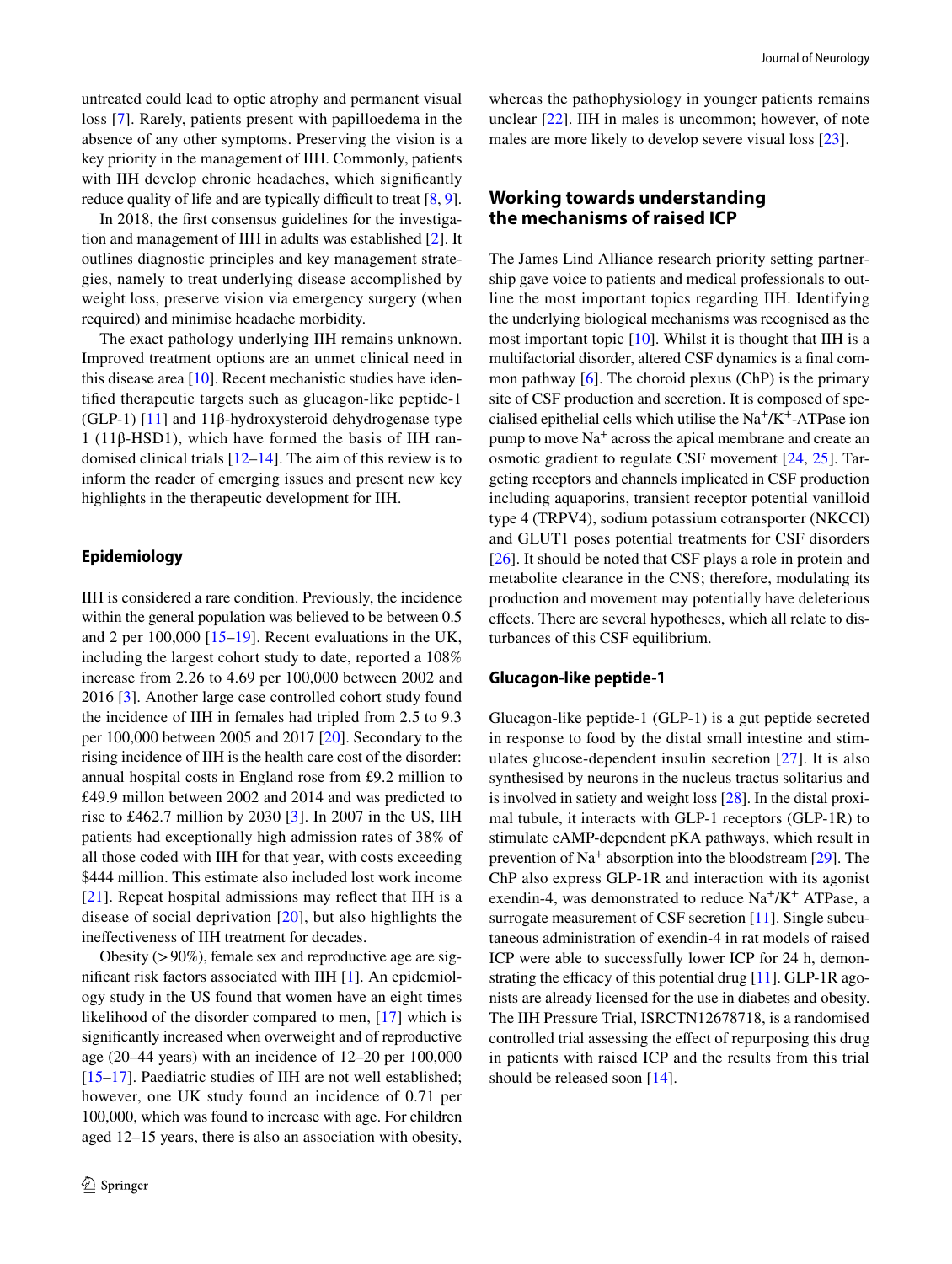#### **Androgen excess**

The predominant risk factors for IIH, including female sex, obesity and reproductive age, suggest a contribution of sex hormones in the pathophysiology of raised ICP. The prevalence of polycystic ovarian syndrome (PCOS) has been found higher in studies of IIH patients than the general population and the phenotypes of both disorders; namely female sex and obesity, are similar [\[30](#page-6-22)]. Androgen excess have been associated with IIH, with increased circulating levels of androgens associated with earlier onset in women [\[31\]](#page-6-23), and female-to-male transgender patients developing IIH after commencing testosterone therapy [[32](#page-6-24)]. Using liquid chromatography–tandem mass spectrometry (LCMS), it has been possible to defne a metabolome signature in the serum and CSF of IIH patients, which features excess androgens but is distinct from obesity and PCOS [[33\]](#page-6-25). Until recently, the role of excess testosterone in IIH pathology was unknown. Treatment of rat ChP tissue with testosterone exhibited a marked increase in  $Na^{+}/K^{+}$  ATPase activity, a surrogate measurement of CSF secretion. This in combination with the fnding of androgen receptors on the human ChP, provides evidence for the role of androgen excess in increased CSF secretion [\[33](#page-6-25)].

#### **11β‑Hydroxysteroid dehydrogenase type 1**

The enzyme 11β-hydroxysteroid dehydrogenase type 1 (11β-HSD1) has a key role in regulating CSF secretion by converting cortisone to its active form cortisol, which amplifes glucocorticoid signalling pathways and facilitates the transport of Na+ ions. It is expressed and active in the ChP and has demonstrated a role in IIH pathology [\[34](#page-6-26)]. 11β-HSD1 offers a link between obesity and raised ICP, as global activity was found to be reduced following therapeutic weight loss in IIH patients, which also correlated with a reduction in ICP [\[35\]](#page-6-27). The enzyme has been previously found to be dysregulated in obesity  $[36]$  $[36]$ , with high levels found in human fat [\[37](#page-6-29)] and overexpression mouse models resulting in visceral obesity and a metabolic disorder [[38](#page-7-0)]. Phenotyping studies have begun to elucidate a metabolically distinct profle of adipose tissue of IIH patients. LCMS-based 11β-HSD1 assays in the adipose tissue of IIH patients demonstrated an increased generation of cortisol when treated with cortisone, despite no diferences in 11β-HSD1 gene expression [[39](#page-7-1)].

Selective inhibitors of 11β-HSD1 have been used to treat obesity, a metabolic syndrome and diabetes mellitus type 2 [[40\]](#page-7-2); therefore, the potential for these to reduce ICP has also been hypothesised. Recently a double-blind randomized controlled trial in the UK was able to demonstrate that AZD4017, a 11β-HSD1 inhibitor reduced ICP in IIH patients which was correlated to a reduction in serum cortisol:cortisone ratio [[12\]](#page-6-7). This was the frst phase II randomized trial of any medicine in IIH and confrmed the safety and tolerability of this 11β-HSD1 inhibitor.

#### **Cytokines and adipokines**

Obesity is a chronic infammatory condition, in which adipose tissue is capable of functioning as an endocrine organ, secreting a number of pro-infammatory factors including cytokines, adipokines and chemokines [[41\]](#page-7-3). As cytokine expression profles are signifcantly diferent in IIH patients, could these factors have a role in IIH? [[42\]](#page-7-4). Studies utilising miRNA/mRNA analysis have highlighted abnormalities in pro-infammatory pathways in the CSF and serum of patients with raised ICP [[43\]](#page-7-5). In particular, compared to controls, chemokine (C–C motif)-ligand 2 (CCL2) has been found to be signifcantly higher in the CSF of IIH patients, [[42\]](#page-7-4) whilst others found IL-2 and IL-17 to be signifcantly elevated [\[44\]](#page-7-6). These suggest a possible infammatory pathway in IIH pathology and more work is underway to determine the signifcance of these fndings, independent of the metabolic effects of obesity  $[42]$ . In one such experiment in the lab, one group of female rats was fed a high fat diet and another group were exposed to IIH-associated infammatory factors. Both groups of animals exhibited increased CSF secretion with reduced CSF drainage when treated with CCL2 [\[45](#page-7-7)]. These studies further highlight a pathogenic link between weight gain and raised ICP. Could this pathway be targeted for a biomarker of altered CSF drainage, or as a therapy?

## **Current medical management in IIH**

Weight loss is an effective management strategy to induce IIH remission (Fig. [1](#page-3-0)). The Birmingham weight loss prospective trial [[46\]](#page-7-8) demonstrated that a very low-calorie diet (1777 kJ/day (425 kcal/day)) resulted in signifcant weight loss  $(15.3 \pm 7.0\%$  of body weight), significantly lowered ICP and led to a signifcant improvement in papilloedema, vision and headache outcomes. There are a number of case series detailing alternative methods of weight loss in IIH [[47\]](#page-7-9). The results of one multicentre, randomised controlled trial designed to assess if weight loss through bariatric surgery is a more efective sustainable treatment for IIH than lifestyle modifcation through a community weight management program is currently awaited [\[48](#page-7-10)]. The IIH consensus guidelines recommend weight loss for all those who have typical IIH [[2](#page-5-1)].

Acetazolamide is a carbonic anhydrase inhibitor widely used to lower ICP and is a first-line treatment in IIH. Although the exact mechanism of action of acetazolamide on CSF dynamics remains unknown, cell models have demonstrated that it inhibits  $Na^{+}/K^{+}$  ATPase in the ChP [\[49,](#page-7-11)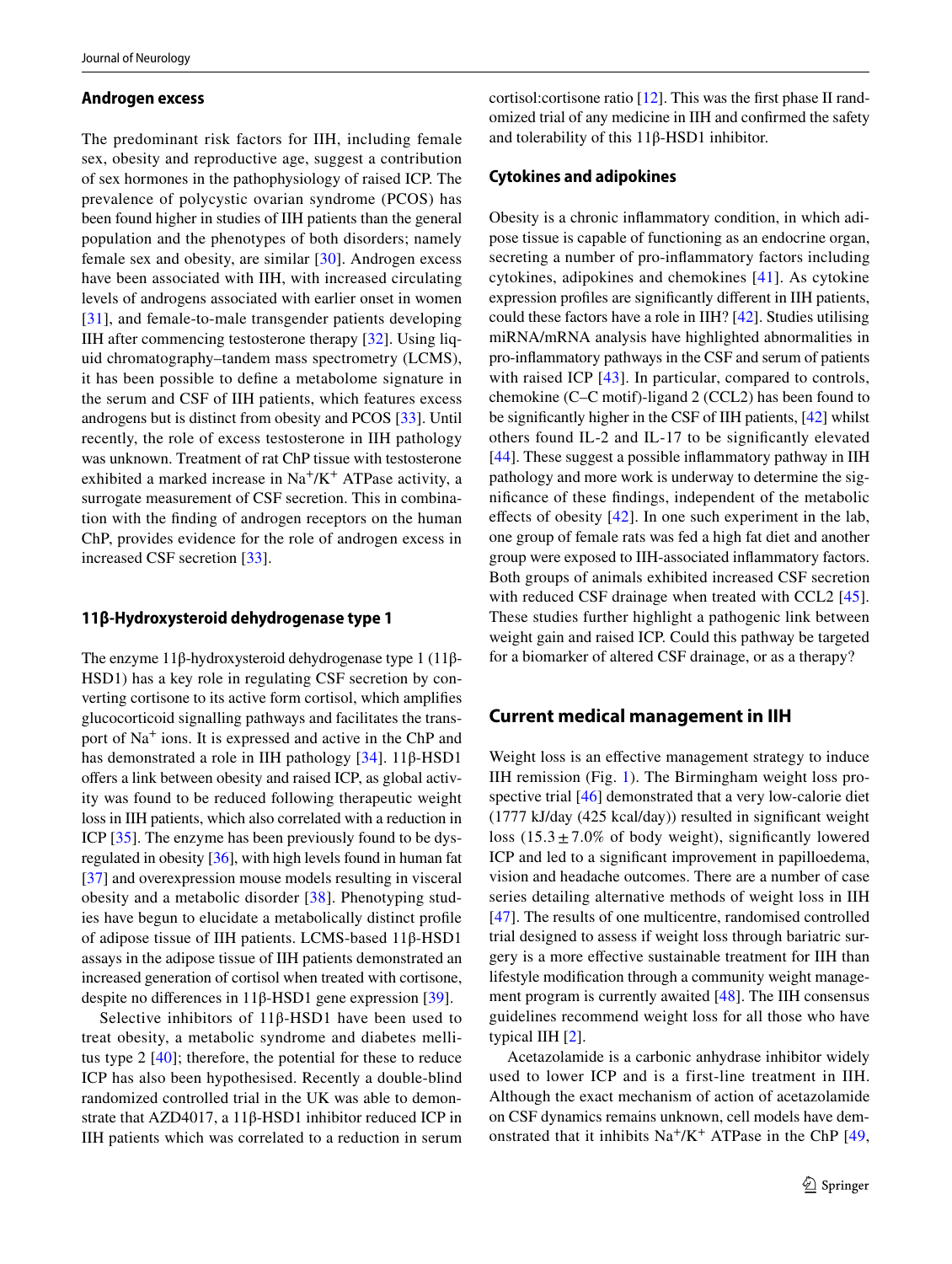

<span id="page-3-0"></span>**Fig. 1** Optical coherence tomography (OCT) images from a young Caucasian woman who presented with papilloedema. CT head and CT venogram showed no abnormalities. CSF opening pressure was 52 cm CSF, with normal contents. Her weight was 99 kg and body mass index 40.2 kg/m<sup>2</sup>. Following lifestyle intervention of a caloriecontrolled diet and exercise alone, she lost 15 kg (BMI 34.1) putting her disease into complete remission within 8 weeks. **a** Infrared image

[50](#page-7-12)]. The IIH treatment trial (IIHTT) was a multicentre randomised, double-blind study, which investigated the use of acetazolamide in conjunction with a low sodium diet in IIH patients with mild visual loss and reported modest improvement in the perimetric mean deviation of the visual feld [\[51\]](#page-7-13). In clinical practice, acetazolamide is poorly tolerated by many patients [[51](#page-7-13), [52](#page-7-14)], and more recently the clinical beneft of acetazolamide has been questioned [[53](#page-7-15)]. One preclinical study reported that acetazolamide had no efect on ICP in female rats and that topiramate in comparison was far superior at reducing ICP [[54\]](#page-7-16). Topiramate is also a carbonic anhydrase inhibitor and has the additional benefts of inducing weight loss in some patients and being an efective migraine preventative [[55](#page-7-17)]. Although Topiramate has been reported to relieve symptoms in IIH [[56,](#page-7-18) [57](#page-7-19)], further controlled trials with it are required to see whether it is truly efective in treating this condition.

## **Headache in IIH**

# **Clinical features**

of the right optic nerve; **b** infrared image of the right optic nerve following weight loss; **c** shows the central cross section, and the amount of reduction in the retinal nerve fbre layer in the right eye over the 8 weeks. **d** Infrared image of the left optic nerve; **e** infrared image of the left optic nerve following weight loss; **f** shows the central cross section and the amount of reduction in the retinal nerve fbre layer in the left eye over the 8 weeks

meet the International Headache Society criteria for either episodic migraine, chronic migraine or tension-type headache [[51](#page-7-13), [59](#page-7-21), [60](#page-7-22)]. In the IIHTT, 84% of participants had headache at baseline [\[60](#page-7-22)]. Headache is a chronic disabler in IIH and signifcantly reduces quality of life [\[8](#page-6-3)]. The relationship between ICP and headache in IIH remains complicated. Although reduction in ICP was found to alleviate headache in weight loss studies [[46\]](#page-7-8), severity, frequency and disability of headache did not correlate with lumbar puncture opening pressure at baseline in the IIHTT [[60](#page-7-22)].

#### **Management**

The phenotype of IIH headache appears to mirror that of episodic and chronic migraine [[9\]](#page-6-4) and increasingly off-label migraine treatment is used in IIH patients to treat headache without any formal evidence of efficacy  $[2]$  $[2]$ . Overuse of simple analgesics, opiates, and non-steroidal anti-infammatory drugs is common in IIH and may result in medicationoveruse headache [[61,](#page-7-23) [62\]](#page-7-24). Patients who achieve 10–15% weight loss often see an improvement in their headache [[46](#page-7-8)], although sometimes this can only be achieved with bariatric surgery [\[63](#page-7-25)]. Although therapeutic LP may reduce headache in the short term, repeated LPs are not recommended as they may result in complications such as intracranial hypotension [\[64](#page-7-26), [65\]](#page-7-27). Headache generation and pain are thought to be due to peripheral sensitisation of the trigeminovascular system, in which innervation of the dura by nociceptive trigeminal fbers, leads to release of vasoactive neuropeptides including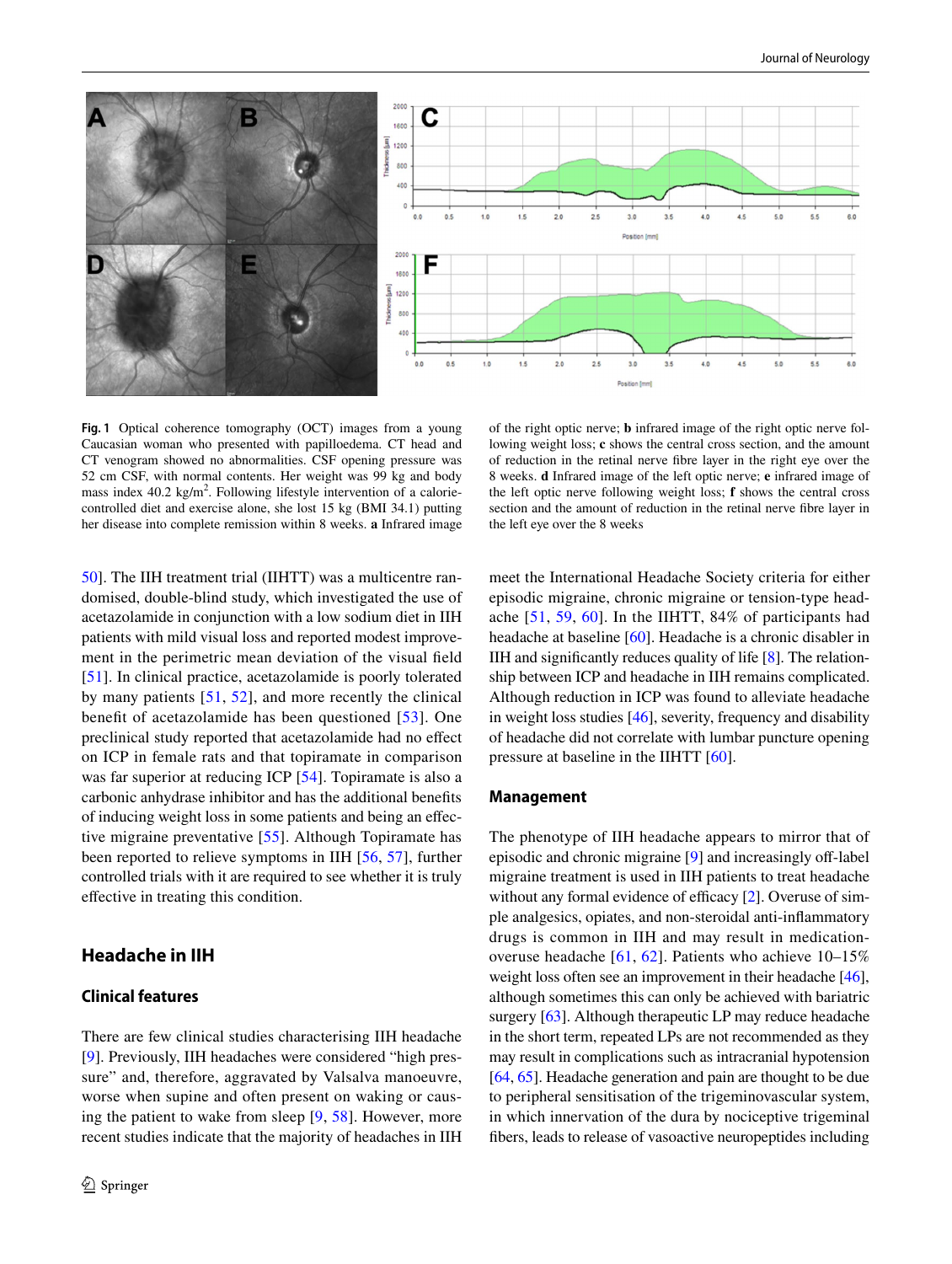calcitonin gene-related peptide (CGRP) and substance P [\[66](#page-7-28)[–68](#page-7-29)]. In the case of migraine, repeated periods of sensitisation over time is thought to cause a decrease in nociceptive threshold and may result in chronicity [\[69](#page-7-30)]. CGRP is thought to play an important role in the pathogenesis of migraine. Plasma CGRP is elevated during migraine attacks and administration of exogenous CGRP may induce migraine without aura in suferers. Recent trials also demonstrate that monoclonal antibodies against CGRP or the CGRP receptor are efective for the treatment of chronic and episodic migraine [\[59,](#page-7-21) [70](#page-7-31)–[75\]](#page-8-0). Evidence of CGRP involvement in post-traumatic headache, [\[76](#page-8-1), [77](#page-8-2)] which also features raised ICP, suggests that these therapeutics would also be efective for IIH headache. Furthermore, the headache phenotype in IIH is typically migraine [[60](#page-7-22)]. At present, there is no trial evidence for the use of CGRP monoclonal antibodies to treat headaches with a migrainous phenotype in IIH.

## **Vision in IIH**

## **Clinical features**

Visual symptoms of raised intracranial pressure may include: visual blurring, transient visual obscurations (TVOs) and double vision [\[7](#page-6-2)]. Often patients can have a mild hyperopic shift due to papilloedema causing visual blurring. TVOs, where there is a short-lived greying or blacking out of the vision in either or both eyes, with return to normal vision, is more common in the acute setting of raised ICP. These often happen on bending or during a Valsalva manoeuvre. Where they increase in frequency at rest is a red fag of progression to fulminant disease requiring urgent assessment. If horizontal binocular diplopia is reported, then a full extra ocular movement examination will likely reveal a unilateral or bilateral sixth-nerve palsy [[7\]](#page-6-2). Rarely other cranial nerve palsies have been reported in IIH [[2\]](#page-5-1). If monocular diplopia is reported, a close examination of the macula with fundoscopy and OCT may reveal either fuid in the acute setting or an epiretinal membrane in the chronic setting.

## **Examination**

On examination papilloedema (unilateral or bilateral disc swelling) is one of the essential features required to diagnose IIH [[78\]](#page-8-3). However, examination of the fundus can be challenging  $[58]$  $[58]$ , and up to 40% of those sent to a tertiary centre had an incorrect diagnosis of IIH made due to diagnostic error in the fundal examination [[79](#page-8-4)]. If there is any clinical uncertainty, papilloedema should be confrmed by an experienced specialist, [\[2\]](#page-5-1) as optic disc drusen, small hypermetropic discs, titled myopic discs and vitreous traction can all be mistaken for papilloedema [\[7](#page-6-2)].

Testing visual function is essential as not only is there no correlation between headache frequency and the degree of papilloedema [[80](#page-8-5)], there is little correlation between papilloedema grade and LP OP. Visual function importantly guides management, particularly in the acute setting of diagnosis or in established IIH with an acute exacerbation of headache [[81\]](#page-8-6). The minimum visual data set recommended is a visual acuity, pupil examination, formal visual feld assessment and dilated fundal examination [[2,](#page-5-1) [82](#page-8-7)]. Where possible ocular imaging is helpful at baseline to document papilloedema and is essential for longitudinal follow-up either by photography or optical coherence tomography (OCT) (Fig. [1](#page-3-0)). Indeed certain OCT measures show the ability to help distinguish between papilloedema and pseudopapilloedema [[83\]](#page-8-8) and other investigators have found associations and correlations with ICP [[84\]](#page-8-9). As with any device, care in interpretation is important due to proprietary software errors in moderate to severe papilloedema (Fig. [2\)](#page-5-4) [\[85](#page-8-10)].

Visual felds are typically the frst part of the visual function afected by ICP with peripheral constriction, an enlargement of the blind spot and or an inferior nasal step or partial arcuate defect [[86](#page-8-11), [87\]](#page-8-12). For the general neurologist, interpretation of the visual felds is essential as in IIH cognitive factors including subject attention, motivation, fatigue, and response bias can infuence the results. For example, in the IIH TT, one-ffth of the visual felds had to be repeated due to poor reliability [[88\]](#page-8-13). Understanding of the type of visual feld loss and how to interpret the plots presented, reliability indices and global parameters is helpful [\[82](#page-8-7)].

#### **Emergency management**

Less than 10% of those with IIH [\[3](#page-5-2)] present with rapidly progressive loss of visual function (termed fulminant IIH) and in whom an acute reduction in ICP is required to preserve vision, and so in these cases, surgical intervention is necessary [\[2](#page-5-1), [82](#page-8-7)]. Established options include CSF diversion with the commonest surgeries being a ventriculoperitoneal (VP) shunt or lumboperitoneal (LP) shunt, or optic nerve sheath fenestration (ONSF). CSF diversion and shunt revision surgeries are the commonest intervention for fulminant IIH [\[3](#page-5-2)], with a third of patients requiring multiple revision surgeries [[89\]](#page-8-14). Ventriculoperitoneal shunts are currently preferred [[2,](#page-5-1) [82](#page-8-7)], due to the reported lower revision rates compared to lumboperitoneal shunts (1.8 versus 4.3 revisions per patient, respectively [\[90](#page-8-15)]).

More recently cerebral venous sinus stenting (CVSS) has been popularized through various case series and may be of particular beneft in these urgent cases [[91](#page-8-16), [92](#page-8-17)]. Saber et al. concluded that in patients with refractory IIH and venous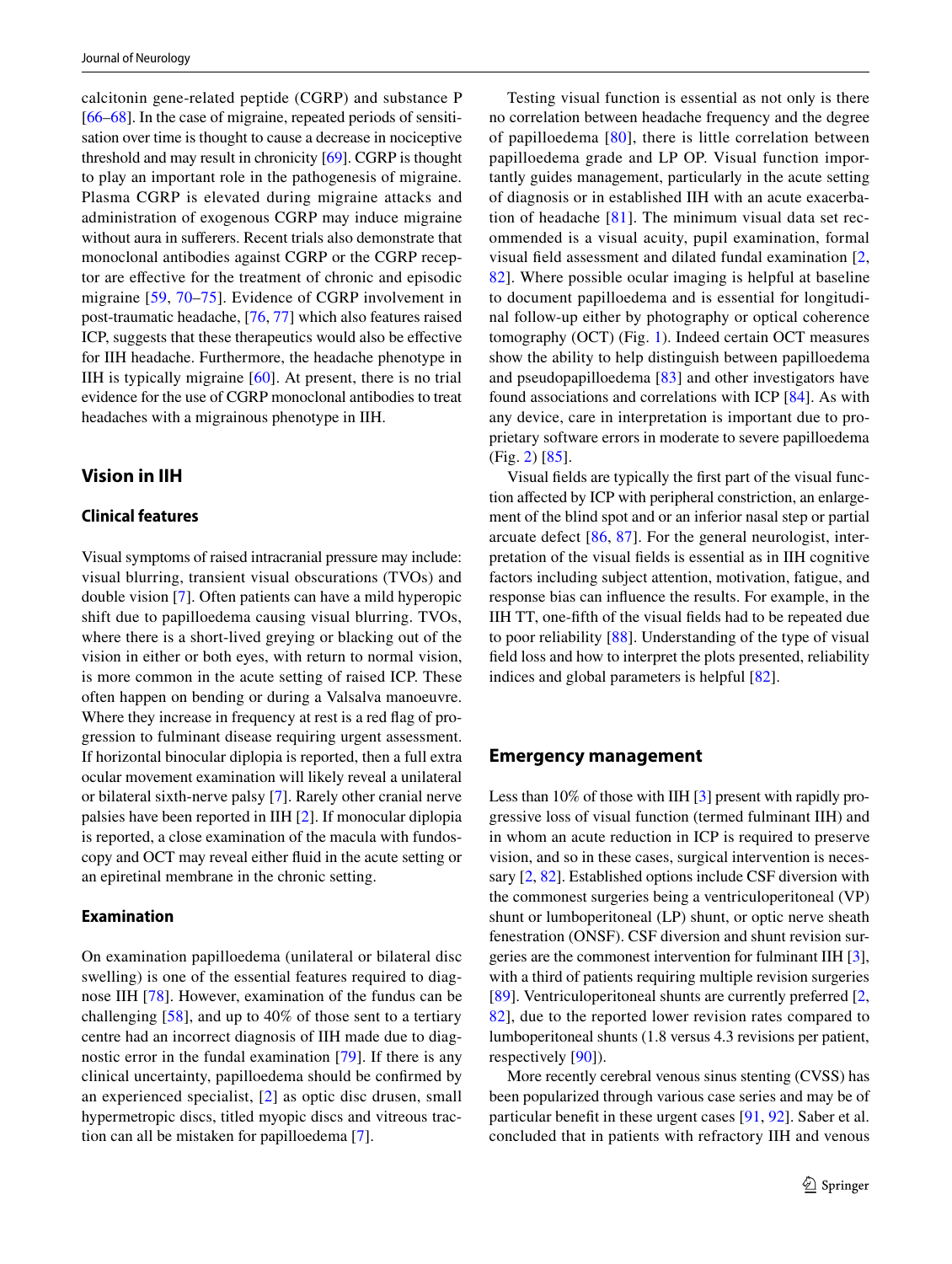

<span id="page-5-4"></span>**Fig. 2** Segmentation error is common in higher grades of papilloedema. **a** The infrared image of the right eye with a Frisén grade 3 disc swelling, as graded on biomicroscopy. **b** The blue line, segmenting the retinal nerve fbre layer (RNFL), has been automatically placed in the incorrect area. **c** the manual resegmentation of the

RNFL. **d** The initial figures for the retinal nerve fibre layer values in each segment. **e** The resegmented values of the RNFL, and can be compared directly to **d**, highlighting the diference that might clearly change clinical management when longitudinally following a patient

sinus stenosis with elevated pressure gradients, venous sinus stenting was associated with a reduction in pressure gradient and ICP, improvement in signs and symptoms of IIH and acceptable stent survival rates [[92](#page-8-17)]. The rate of serious complications (including intracranial haemorrhage, venous sinus thrombosis and ultimately death) has been reported as less than 2% in a number of systematic reviews [\[93](#page-8-18)], and around 5% in a large case series [[94](#page-8-19)].

There is a lack of randomised controlled trials (RCT) evaluating the efectiveness of all the surgical interventions for IIH and the efectiveness of each remains uncertain. Comparing the three interventions, Satti et al. reported that the overall rate of serious complication following venous sinus stenting (2.9%) was higher than following OSNF (1.5%) but signifcantly lower than following CSF diversion (7.6%) [\[95](#page-8-20)].

# **Conclusion**

Basic science research has started to uncover the metabolic aetiology of IIH. There is a clear unmet need for biomarkers of disease activity and better tolerated treatments. Translating this knowledge will better serve our patients and health community, where IIH still carries a signifcant stigma and bias due to its association with obesity.

**Funding** AS is funded by a Sir Jules Thorn Award for Biomedical Science. OG is funded by a Brain Research UK PhD Studentship. GG is supported by a Wellcome Trust Senior Fellowship (104612/Z/14/Z).

## **Compliance with ethical standards**

**Conflicts of interest** OG—consultancy work for Invex therapeutics (2020). SPM—Invex therapeutics advisory board (2019); Heidelberg engineering speaker fees (2019). BW—consultancy work for Invex therapeutics (2020). ZA-no conflicts. GL-no conflicts. AJS-Novartis and Allergan Advisory board. Speaker fees Novartis. Invex therapeutics, company director with salary and stock options (2019, 2020).

**Open Access** This article is licensed under a Creative Commons Attribution 4.0 International License, which permits use, sharing, adaptation, distribution and reproduction in any medium or format, as long as you give appropriate credit to the original author(s) and the source, provide a link to the Creative Commons licence, and indicate if changes were made. The images or other third party material in this article are included in the article's Creative Commons licence, unless indicated otherwise in a credit line to the material. If material is not included in the article's Creative Commons licence and your intended use is not permitted by statutory regulation or exceeds the permitted use, you will need to obtain permission directly from the copyright holder. To view a copy of this licence, visit<http://creativecommons.org/licenses/by/4.0/>.

# **References**

- <span id="page-5-0"></span>1. Markey KA, Mollan SP, Jensen RH, Sinclair AJ (2016) Understanding idiopathic intracranial hypertension: mechanisms, management, and future directions. Lancet Neurol 15(1):78–91
- <span id="page-5-1"></span>2. Mollan SP, Davies B, Silver NC, Shaw S, Mallucci CL, Wakerley BR, Krishnan A, Chavda SV, Ramalingam S, Edwards J et al (2018) Idiopathic intracranial hypertension: consensus guidelines on management. J Neurol Neurosurg Psychiatry 89(10):1088–1100
- <span id="page-5-2"></span>3. Mollan SP, Aguiar M, Evison F, Frew E, Sinclair AJ (2018) The expanding burden of idiopathic intracranial hypertension. Eye (Lond) 33(3):478–485
- <span id="page-5-3"></span>4. McCluskey G, Doherty-Allan R, McCarron P, Loftus AM, McCarron LV, Mulholland D, McVerry F, McCarron MO (2018)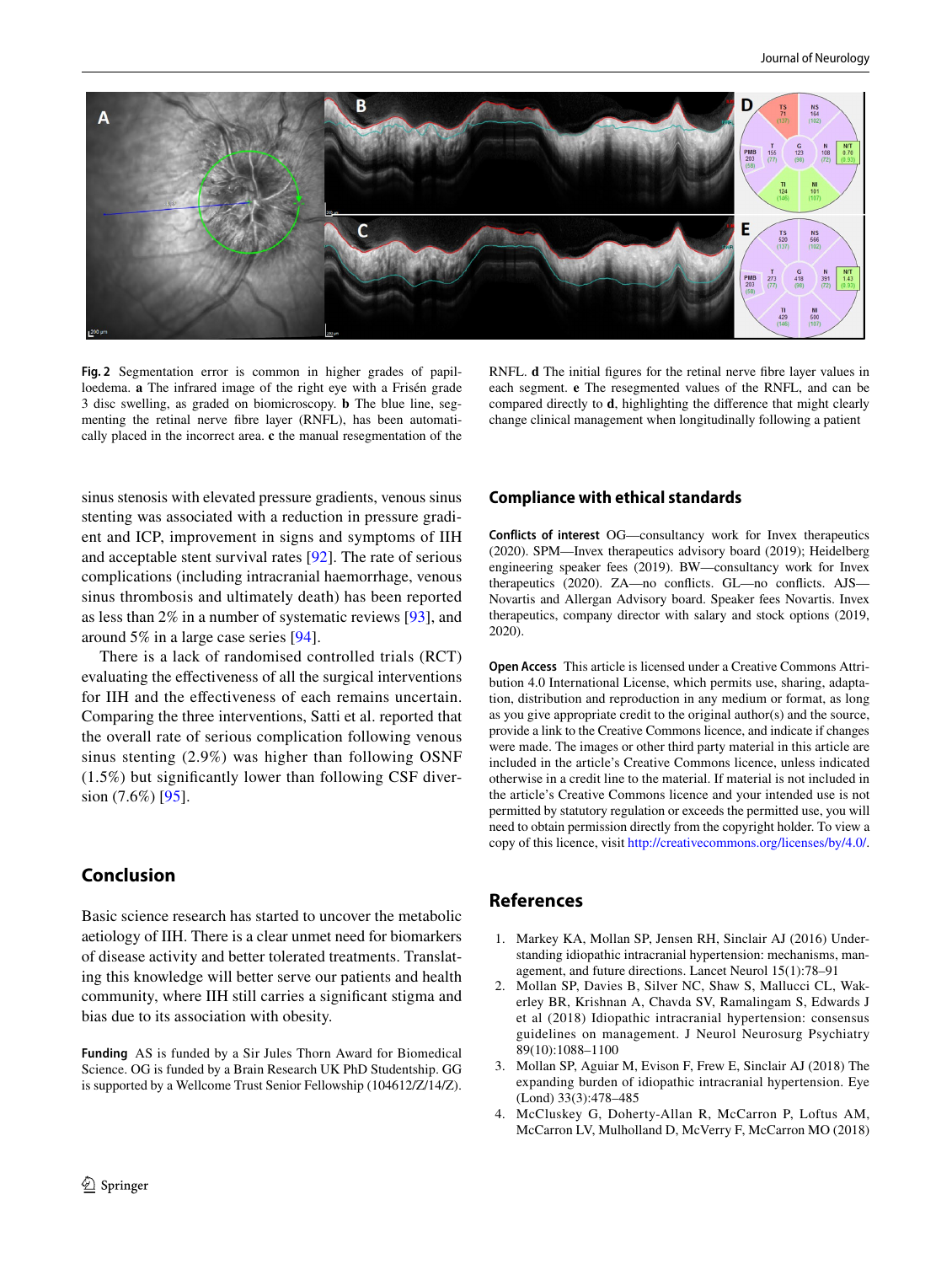Meta-analysis and systematic review of population-based epidemiological studies in idiopathic intracranial hypertension. Eur J Neurol 25(10):1218–1227

- <span id="page-6-0"></span>5. Wall M, Kupersmith MJ, Kieburtz KD, Corbett JJ, Feldon SE, Friedman DI, Katz DM, Keltner JL, Schron EB, McDermott MP et al (2014) The idiopathic intracranial hypertension treatment trial: clinical profle at baseline. JAMA Neurol 71(6):693–701
- <span id="page-6-1"></span>6. Mollan SP, Ali F, Hassan-Smith G, Botfeld H, Friedman DI, Sinclair AJ (2016) Evolving evidence in adult idiopathic intracranial hypertension: pathophysiology and management. J Neurol Neurosurg Psychiatry 87(9):982–992
- <span id="page-6-2"></span>7. Mollan SP, Markey KA, Benzimra JD, Jacks A, Matthews TD, Burdon MA, Sinclair AJ (2014) A practical approach to, diagnosis, assessment and management of idiopathic intracranial hypertension. Pract Neurol 14(6):380–390
- <span id="page-6-3"></span>8. Mulla Y, Markey KA, Woolley RL, Patel S, Mollan SP, Sinclair AJ (2015) Headache determines quality of life in idiopathic intracranial hypertension. J Headache Pain 16:521–521
- <span id="page-6-4"></span>9. Mollan SP, Hofmann J, Sinclair AJ (2019) Advances in the understanding of headache in idiopathic intracranial hypertension. Curr Opin Neurol 32(1):92–98
- <span id="page-6-5"></span>10. Mollan S, Hemmings K, Herd CP, Denton A, Williamson S, Sinclair AJ (2019) What are the research priorities for idiopathic intracranial hypertension? A priority setting partnership between patients and healthcare professionals. BMJ Open 9(3):e026573
- <span id="page-6-6"></span>11. Botfeld HF, Uldall MS, Westgate CSJ, Mitchell JL, Hagen SM, Gonzalez AM, Hodson DJ, Jensen RH, Sinclair AJ (2017) A glucagon-like peptide-1 receptor agonist reduces intracranial pressure in a rat model of hydrocephalus. Sci Transl Med 9(404):eaan0972
- <span id="page-6-7"></span>12. Markey K, Mitchell J, Botfeld H, Ottridge RS, Matthews T, Krishnan A, Woolley R, Westgate C, Yiangou A, Alimajstorovic Z et al (2020) 11β-Hydroxysteroid dehydrogenase type 1 inhibition in idiopathic intracranial hypertension: a double-blind randomized controlled trial. Brain Commun 2(1):fcz050
- 13. Markey KA, Ottridge R, Mitchell JL, Rick C, Woolley R, Ives N, Nightingale P, Sinclair AJ (2017) Assessing the efficacy and safety of an 11beta-hydroxysteroid dehydrogenase type 1 inhibitor (AZD4017) in the idiopathic intracranial hypertension drug trial, IIH:DT: clinical methods and design for a phase II randomized controlled trial. JMIR Res Protoc 6(9):e181
- <span id="page-6-8"></span>14. IIH Pressure Clinical Trial ISTCRN (12678718). [http://www.](http://www.isrctn.com/ISRCTN12678718) [isrctn.com/ISRCTN12678718](http://www.isrctn.com/ISRCTN12678718). Website last accessed 20 July 2020
- <span id="page-6-9"></span>15. Raoof N, Sharrack B, Pepper IM, Hickman SJ (2011) The incidence and prevalence of idiopathic intracranial hypertension in Sheffield, UK. Eur J Neurol  $18(10):1266-1268$
- 16. Radhakrishnan K, Ahlskog JE, Cross SA, Kurland LT, O'Fallon WM (1993) Idiopathic intracranial hypertension (pseudotumor cerebri): descriptive epidemiology in Rochester, Minn, 1976– 1990. Arch Neurol 50(1):78–80
- <span id="page-6-13"></span>17. Durcan FJ, Corbett JJ, Wall M (1988) The incidence of pseudotumor cerebri: population studies in Iowa and Louisiana. Arch Neurol 45(8):875–877
- 18. Craig JJ, Mulholland DA, Gibson JM (2001) Idiopathic intracranial hypertension; incidence, presenting features and outcome in Northern Ireland (1991–1995). Ulst Med J 70(1):31–35
- <span id="page-6-10"></span>19. Kesler A, Stolovic N, Bluednikov Y, Shohat T (2014) The incidence of idiopathic intracranial hypertension in Israel from 2005 to 2007: results of a nationwide survey. Eur J Neurol 21(8):1055–1059
- <span id="page-6-11"></span>20. Adderley NJ, Subramanian A, Nirantharakumar K, Yiangou A, Gokhale KM, Mollan SP, Sinclair AJ (2019) Association between idiopathic intracranial hypertension and risk of cardiovascular diseases in women in the United Kingdom. JAMA Neurol 76(9):1088–1098
- <span id="page-6-12"></span>21. Friesner D, Rosenman R, Lobb BM, Tanne E (2011) Idiopathic intracranial hypertension in the USA: the role of obesity in establishing prevalence and healthcare costs. Obes Rev 12(5):e372–e380
- <span id="page-6-14"></span>22. Matthews YY, Dean F, Lim MJ, McLachlan K, Rigby AS, Solanki GA, White CP, Whitehouse WP, Kennedy CR (2017) Pseudotumor cerebri syndrome in childhood: incidence, clinical profle and risk factors in a national prospective populationbased cohort study. Arch Dis Child 102(8):715–721
- <span id="page-6-15"></span>23. Bruce BB, Kedar S, Van Stavern GP, Monaghan D, Acierno MD, Braswell RA, Preechawat P, Corbett JJ, Newman NJ, Biousse V (2009) Idiopathic intracranial hypertension in men. Neurology 72(4):304–309
- <span id="page-6-16"></span>24. Lun MP, Monuki ES, Lehtinen MK (2015) Development and functions of the choroid plexus–cerebrospinal fuid system. Nat Rev Neurosci 16(8):445–457
- <span id="page-6-17"></span>25. Fisone G, Snyder GL, Fryckstedt J, Caplan MJ, Aperia A, Greengard P (1995) Na<sup>+</sup>, K<sup>+</sup>-ATPase in the choroid plexus. Regulation by serotonin/protein kinase C pathway. J Biol Chem 270(6):2427–2430
- <span id="page-6-18"></span>26. Bothwell SW, Janigro D, Patabendige A (2019) Cerebrospinal fuid dynamics and intracranial pressure elevation in neurological diseases. Fluids Barriers CNS 16(1):9–9
- <span id="page-6-19"></span>27. Campbell JE, Drucker DJ (2013) Pharmacology, physiology, and mechanisms of incretin hormone action. Cell Metab 17(6):819–837
- <span id="page-6-20"></span>28. Flint A, Raben A, Astrup A, Holst JJ (1998) Glucagon-like peptide 1 promotes satiety and suppresses energy intake in humans. J Clin Investig 101(3):515–520
- <span id="page-6-21"></span>29. Carraro-Lacroix LR, Malnic G, Girardi AC (2009) Regulation of Na+/H+ exchanger NHE3 by glucagon-like peptide 1 receptor agonist exendin-4 in renal proximal tubule cells. Am J Physiol Ren Physiol 297(6):F1647–F1655
- <span id="page-6-22"></span>30. Avisar I, Gaton DD, Dania H, Stiebel-Kalish H (2012) The prevalence of polycystic ovary syndrome in women with idiopathic intracranial hypertension. Scientifca (Cairo) 2012:708042
- <span id="page-6-23"></span>31. Klein A, Stern N, Osher E, Kliper E, Kesler A (2013) Hyperandrogenism is associated with earlier age of onset of idiopathic intracranial hypertension in women. Curr Eye Res 38(9):972–976
- <span id="page-6-24"></span>32. Hornby C, Mollan SP, Mitchell J, Markey KA, Yangou A, Wright BLC, O'Reilly MW, Sinclair AJ (2017) What do transgender patients teach us about idiopathic intracranial hypertension? Neuro-Ophthalmology 41(6):326–329
- <span id="page-6-25"></span>33. O'Reilly MW, Westgate CS, Hornby C, Botfeld H, Taylor AE, Markey K, Mitchell JL, Scotton WJ, Mollan SP, Yiangou A et al (2019) A unique androgen excess signature in idiopathic intracranial hypertension is linked to cerebrospinal fuid dynamics. JCI Insight 4(6):e125348
- <span id="page-6-26"></span>34. Sinclair AJ, Onyimba CU, Khosla P, Vijapurapu N, Tomlinson JW, Burdon MA, Stewart PM, Murray PI, Walker EA, Rauz S (2007) Corticosteroids, 11beta-hydroxysteroid dehydrogenase isozymes and the rabbit choroid plexus. J Neuroendocrinol 19(8):614–620
- <span id="page-6-27"></span>35. Sinclair AJ, Walker EA, Burdon MA, van Beek AP, Kema IP, Hughes BA, Murray PI, Nightingale PG, Stewart PM, Rauz S et al (2010) Cerebrospinal fuid corticosteroid levels and cortisol metabolism in patients with idiopathic intracranial hypertension: a link between 11beta-HSD1 and intracranial pressure regulation? J Clin Endocrinol Metab 95(12):5348–5356
- <span id="page-6-28"></span>36. Stimson RH, Walker BR (2013) The role and regulation of 11betahydroxysteroid dehydrogenase type 1 in obesity and the metabolic syndrome. Horm Mol Biol Clin Investig 15(2):37–48
- <span id="page-6-29"></span>37. Sandeep TC, Andrew R, Homer NZ, Andrews RC, Smith K, Walker BR (2005) Increased in vivo regeneration of cortisol in adipose tissue in human obesity and efects of the 11beta-hydroxysteroid dehydrogenase type 1 inhibitor carbenoxolone. Diabetes 54(3):872–879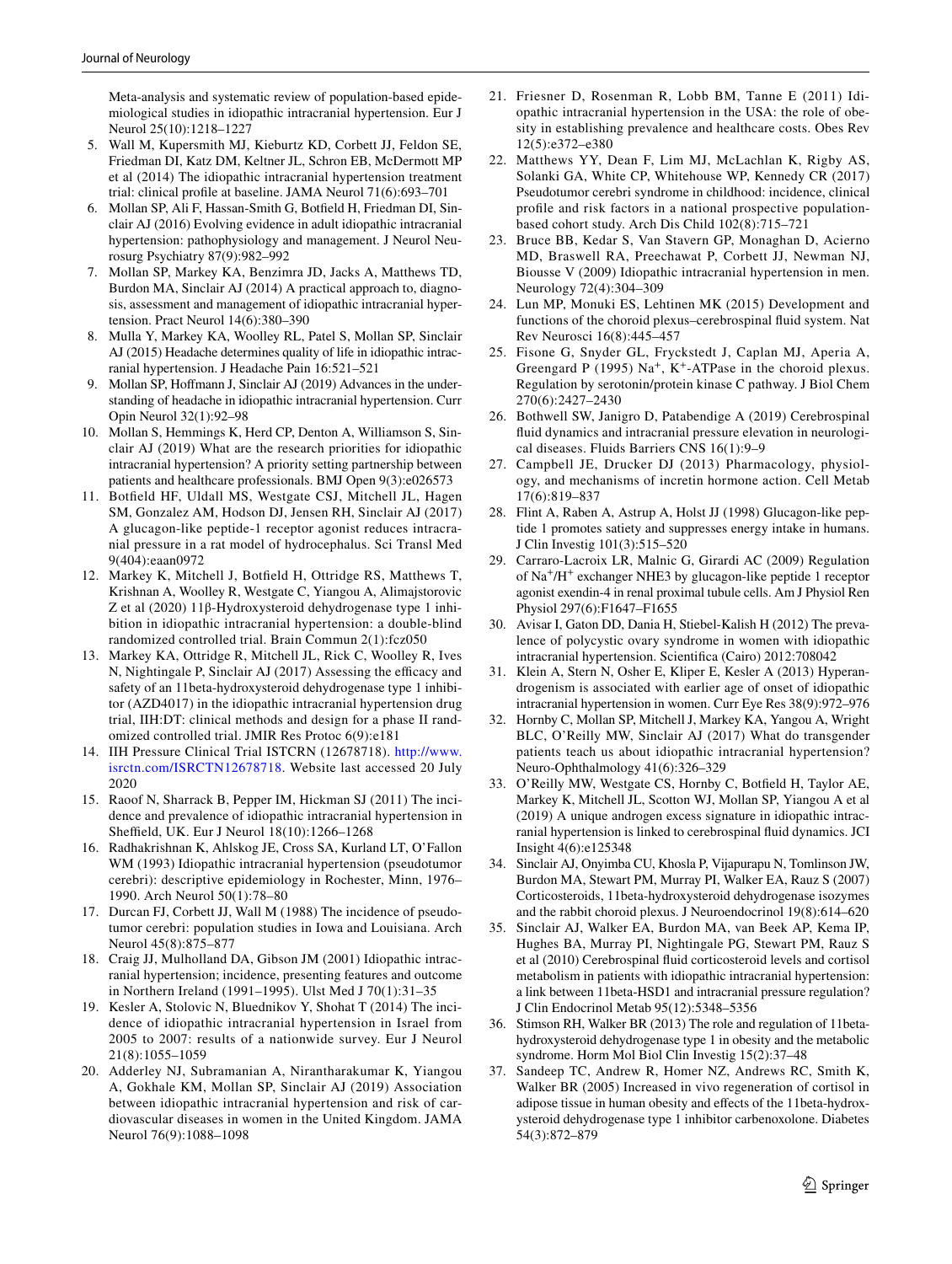- <span id="page-7-0"></span>38. Masuzaki H, Paterson J, Shinyama H, Morton NM, Mullins JJ, Seckl JR, Flier JS (2001) A transgenic model of visceral obesity and the metabolic syndrome. Science 294(5549):2166–2170
- <span id="page-7-1"></span>39. Westgate C, Markey K, Ludwig C, Singhal R, Lavery G, Sinclair A (2018) Subcutaneous adipose tissue from patients with idiopathic intracranial hypertension exhibits metabolically distinctive characteristics. In: Society for endocrinology BES 2018. Glasgow, United Kingdom
- <span id="page-7-2"></span>40. Boyle CD (2008) Recent advances in the discovery of 11beta-HSD1 inhibitors. Curr Opin Drug Discov Dev 11(4):495–511
- <span id="page-7-3"></span>41. Hornby C, Mollan SP, Botfeld H, O'Reilly MW, Sinclair AJ (2018) Metabolic concepts in idiopathic intracranial hypertension and their potential for therapeutic intervention. J Neuro-ophthalmol 38(4):522–530
- <span id="page-7-4"></span>42. Dhungana S, Sharrack B, Woodroofe N (2009) Cytokines and chemokines in idiopathic intracranial hypertension. Headache 49(2):282–285
- <span id="page-7-5"></span>43. Zanello SB, Tadigotla V, Hurley J, Skog J, Stevens B, Calvillo E, Bershad E (2018) Infammatory gene expression signatures in idiopathic intracranial hypertension: possible implications in microgravity-induced ICP elevation. npj Microgravity 4(1):1
- <span id="page-7-6"></span>44. Edwards LJ, Sharrack B, Ismail A, Tench CR, Gran B, Dhungana S, Brettschneider J, Tumani H, Constantinescu CS (2013) Increased levels of interleukins 2 and 17 in the cerebrospinal fuid of patients with idiopathic intracranial hypertension. Am J Clin Exp Immunol 2(3):234–244
- <span id="page-7-7"></span>45. Alimajstorovic Z, Pascual-Baixauli E, Hawkes CA, Sharrack B, Loughlin AJ, Romero IA, Preston JE (2020) Cerebrospinal fuid dynamics modulation by diet and cytokines in rats. Fluids Barriers CNS 17(1):10
- <span id="page-7-8"></span>46. Sinclair AJ, Burdon MA, Nightingale PG, Ball AK, Good P, Matthews TD, Jacks A, Lawden M, Clarke CE, Stewart PM et al (2010) Low energy diet and intracranial pressure in women with idiopathic intracranial hypertension: prospective cohort study. BMJ 341:c2701
- <span id="page-7-9"></span>47. Manfeld JH, Yu KK, Efthimiou E, Darzi A, Athanasiou T, Ashrafan H (2017) Bariatric surgery or non-surgical weight loss for idiopathic intracranial hypertension? A systematic review and comparison of meta-analyses. Obes Surg 27(2):513–521
- <span id="page-7-10"></span>48. Ottridge R, Mollan SP, Botfeld H, Frew E, Ives NJ, Matthews T, Mitchell J, Rick C, Singhal R, Woolley R et al (2017) Randomised controlled trial of bariatric surgery versus a community weight loss programme for the sustained treatment of idiopathic intracranial hypertension: the Idiopathic Intracranial Hypertension Weight Trial (IIH:WT) protocol. BMJ Open 7(9):e017426
- <span id="page-7-11"></span>49. Wall M, McDermott MP, Kieburtz KD, Corbett JJ, Feldon SE, Friedman DI, Katz DM, Keltner JL, Schron EB, Kupersmith MJ (2014) Efect of acetazolamide on visual function in patients with idiopathic intracranial hypertension and mild visual loss: the idiopathic intracranial hypertension treatment trial. JAMA 311(16):1641–1651
- <span id="page-7-12"></span>50. Uldall M, Botfeld H, Jansen-Olesen I, Sinclair A, Jensen R (2017) Acetazolamide lowers intracranial pressure and modulates the cerebrospinal fuid secretion pathway in healthy rats. Neurosci Lett 645:33–39
- <span id="page-7-13"></span>51. Smith SV, Friedman DI (2017) The idiopathic intracranial hypertension treatment trial: a review of the outcomes. Headache 57(8):1303–1310
- <span id="page-7-14"></span>52. Ball AK, Howman A, Wheatley K, Burdon MA, Matthews T, Jacks AS, Lawden M, Sivaguru A, Furmston A, Howell S et al (2011) A randomised controlled trial of treatment for idiopathic intracranial hypertension. J Neurol 258(5):874–881
- <span id="page-7-15"></span>53. Piper RJ, Kalyvas AV, Young AM, Hughes MA, Jamjoom AA, Fouyas IP (2015) Interventions for idiopathic intracranial hypertension. Cochrane Database Syst Rev (8):Cd003434
- <span id="page-7-16"></span>54. Scotton WJ, Botfeld HF, Westgate CS, Mitchell JL, Yiangou A, Uldall MS, Jensen RH, Sinclair AJ (2019) Topiramate is more efective than acetazolamide at lowering intracranial pressure. Cephalalgia 39(2):209–218
- <span id="page-7-17"></span>55. Alore PL, Jay WM, Macken MP (2006) Topiramate, pseudotumor cerebri, weight-loss and glaucoma: an ophthalmologic perspective. Semin Ophthalmol 21(1):15–17
- <span id="page-7-18"></span>56. Celebisoy N, Gokcay F, Sirin H, Akyurekli O (2007) Treatment of idiopathic intracranial hypertension: topiramate vs acetazolamide, an open-label study. Acta Neurol Scand 116(5):322–327
- <span id="page-7-19"></span>57. Finsterer J, Foldy D, Fertl E (2006) Topiramate resolves headache from pseudotumor cerebri. J Pain Symptom Manag 32(5):401–402
- <span id="page-7-20"></span>58. Mollan SP, Spitzer D, Nicholl DJ (2018) Raised intracranial pressure in those presenting with headache. BMJ 363:k3252
- <span id="page-7-21"></span>59. Headache Classifcation Committee of the International Headache Society (IHS) (2018) The international classifcation of headache disorders, 3rd edition. Cephalalgia 38(1):1–211
- <span id="page-7-22"></span>60. Friedman DI, Quiros PA, Subramanian PS, Mejico LJ, Gao S, McDermott M, Wall M (2017) Headache in idiopathic intracranial hypertension: fndings from the idiopathic intracranial hypertension treatment trial. Headache 57(8):1195–1205
- <span id="page-7-23"></span>61. Friedman DI (2019) Headaches in idiopathic intracranial hypertension. J Neuro-ophthalmol 39(1):138
- <span id="page-7-24"></span>62. Wakerley BR (2019) Medication-overuse headache. Pract Neurol 19(5):399–403
- <span id="page-7-25"></span>63. Fridley J, Foroozan R, Sherman V, Brandt ML, Yoshor D (2011) Bariatric surgery for the treatment of idiopathic intracranial hypertension. J Neurosurg 114(1):34–39
- <span id="page-7-26"></span>64. Duits FH, Martinez-Lage P, Paquet C, Engelborghs S, Lleo A, Hausner L, Molinuevo JL, Stomrud E, Farotti L, Ramakers I et al (2016) Performance and complications of lumbar puncture in memory clinics: results of the multicenter lumbar puncture feasibility study. Alzheimers Dement 12(2):154–163
- <span id="page-7-27"></span>65. Yiangou A, Mitchell J, Markey KA, Scotton W, Nightingale P, Botfeld H, Ottridge R, Mollan SP, Sinclair AJ (2019) Therapeutic lumbar puncture for headache in idiopathic intracranial hypertension: minimal gain, is it worth the pain? Cephalalgia 39(2):245–253
- <span id="page-7-28"></span>66. Penfeld W, McNaughton F (1940) Dural headache and innervation of the dura mater. Arch Neurol Psychiatry 44(1):43–75
- 67. Uddman R, Edvinsson L, Ekman R, Kingman T, McCulloch J (1985) Innervation of the feline cerebral vasculature by nerve fbers containing calcitonin gene-related peptide: trigeminal origin and co-existence with substance P. Neurosci Lett 62(1):131–136
- <span id="page-7-29"></span>68. Iyengar S, Johnson KW, Ossipov MH, Aurora SK (2019) CGRP and the trigeminal system in migraine. Headache 59(5):659–681
- <span id="page-7-30"></span>69. Moulton EA, Burstein R, Tully S, Hargreaves R, Becerra L, Borsook D (2008) Interictal dysfunction of a brainstem descending modulatory center in migraine patients. PLoS ONE 3(11):e3799–e3799
- <span id="page-7-31"></span>70. Bigal ME, Edvinsson L, Rapoport AM, Lipton RB, Spierings EL, Diener HC, Burstein R, Loupe PS, Ma Y, Yang R et al (2015) Safety, tolerability, and efficacy of TEV-48125 for preventive treatment of chronic migraine: a multicentre, randomised, double-blind, placebo-controlled, phase 2b study. Lancet Neurol 14(11):1091–1100
- 71. Dodick DW, Goadsby PJ, Silberstein SD, Lipton RB, Olesen J, Ashina M, Wilks K, Kudrow D, Kroll R, Kohrman B et al (2014) Safety and efficacy of ALD403, an antibody to calcitonin generelated peptide, for the prevention of frequent episodic migraine: a randomised, double-blind, placebo-controlled, exploratory phase 2 trial. Lancet Neurol 13(11):1100–1107
- 72. Dodick DW, Goadsby PJ, Spierings EL, Scherer JC, Sweeney SP, Grayzel DS (2014) Safety and efficacy of LY2951742, a monoclonal antibody to calcitonin gene-related peptide, for the prevention